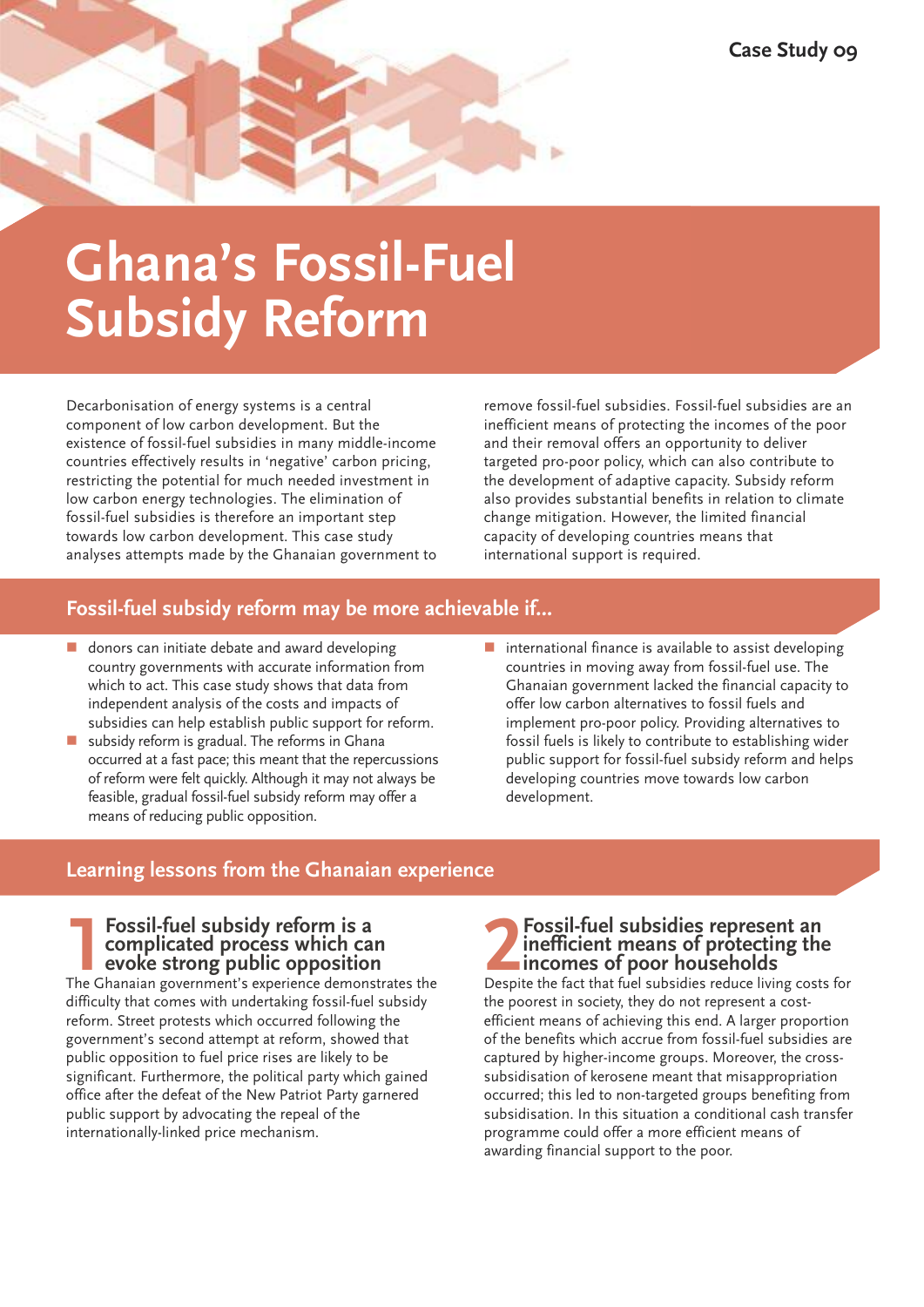#### **3Effective and targeted communications are critical for building a public case for fossil-fuel subsidy reform**

The Ghanaian government undertook a multi-faceted media campaign which utilised radio, newspapers and high profile politicians to make clear that the removal of subsidies would allow for an increase in social spending, which would compensate low-income groups through the provision of better targeted pro-poor policies. However, the fact that this strategy was ultimately unsuccessful shows that it needed to be combined with other approaches. For example, a concerted effort to mobilise voting support from the poorer sections of society who benefit from reform may have helped re-election.

## **A closer look at Ghana's reform process**

The New Patriot Party government made several attempts to reform Ghana's fossil-fuel pricing structure and these took different approaches.

**2001:** The first of these occurred in early 2001, where an effort was made to liberalise fuel prices in line with a wider International Monetary Fund (IMF) Poverty Reduction and Growth Programme. In the hope of addressing the debt of the state-owned Tema Oil Refinery (TOR), an extensive price hike of ex-refinery petroleum occurred and an automatic price setting mechanism was established which linked domestic oil prices to international ones (Laan *et al*. 2010). Kerosene and Liquid Petroleum Gas (LPG), both fuels relied upon by the poor, were cross-subsidised with the aim of reducing the impacts of reform upon low-income groups. However, rising global oil prices towards the end of 2002 put pressure on the government to discard the price setting mechanism, enabling the TOR's debt to continue to grow.

**2003:** The government reintroduced the pricing mechanism again in early 2003. This resulted in a 90 per cent increase in fuel prices (Bacon and Kojima 2006 cited in Laan *et al*. 2010). This caused average real incomes to fall by 8.5 per cent, and hit the bottom quintile hardest despite the fact that cross-subsidisation was continued (IMF 2006 cited in *ibid*.). The repeated rise of fuel prices was met with considerable opposition from the public, and pressure exerted upon the government resulted in a retraction of the fuel pricing mechanism. This policy stance was maintained by the government during 2004 owing to an approaching national election. The total cost of fuel subsidies that year amounted to 2.2 per cent of Gross Domestic Product (GDP); however, a further 1 per cent of GDP was also required to support the operation of the TOR (Coady and Newhouse 2006).

**2006:** Fossil-fuel subsidies continued to be a significant drain upon Ghana's budget. To address this, a new tack was taken. If subsidies were to be removed, a stronger and more coherent case for their elimination would have to be made to the public in order to gain legitimacy. The government sought help from the IMF to gain a greater

#### **4E** Governments may expose<br>themselves to high levels<br>and anger if they remove f<br>subsidies abruptly: even w **themselves to high levels of protest and anger if they remove fuel subsidies abruptly; even when they try to deflect the heat**

Although the New Patriot Party government attempted to remove fuel pricing from their jurisdiction through the creation of the National Petroleum Authority (NPA), this action turned out to be meaningless; the repeal of the pricing mechanism in 2008 demonstrated this. In the end, political popularity triumphed over de-subsidisation.



understanding of the implications that alterations in fuel prices would have upon different sections of society. It was found that wealthier households were disproportionately benefiting from fuel subsidies and their removal would affect the lowest quintile most (Coady and Newhouse 2006). The analysis examined the *direct* (amount of income spent on fuel) and *indirect* (higher prices of goods and services) effects of increasing fuel prices.

Once analysis was complete, the findings from the study formed part of a communications campaign undertaken by the government to alter the public's perception of subsidies. The weight of the issue was demonstrated when President Kufor made a public announcement stressing the imperative of reform. It was also stated that the financial benefits that would accrue from reform would enable a subsequent increase in social spending. Newspaper advertising space was utilised in order to outline the extent of fuel subsidies in comparison to neighbouring countries, radio announcements were used, and the IMF report was made easily accessible. The fact that an external body concurred with government sentiment added further weight behind the idea of reform (Laan *et al*. 2010).

This third attempt at fossil-fuel subsidy reform was centred upon the creation of a pricing mechanism that kept domestic prices in line with international prices; this was controlled by an independent governing body, the National Petroleum Authority (NPA). The NPA is comprised of government officials, trade union and oil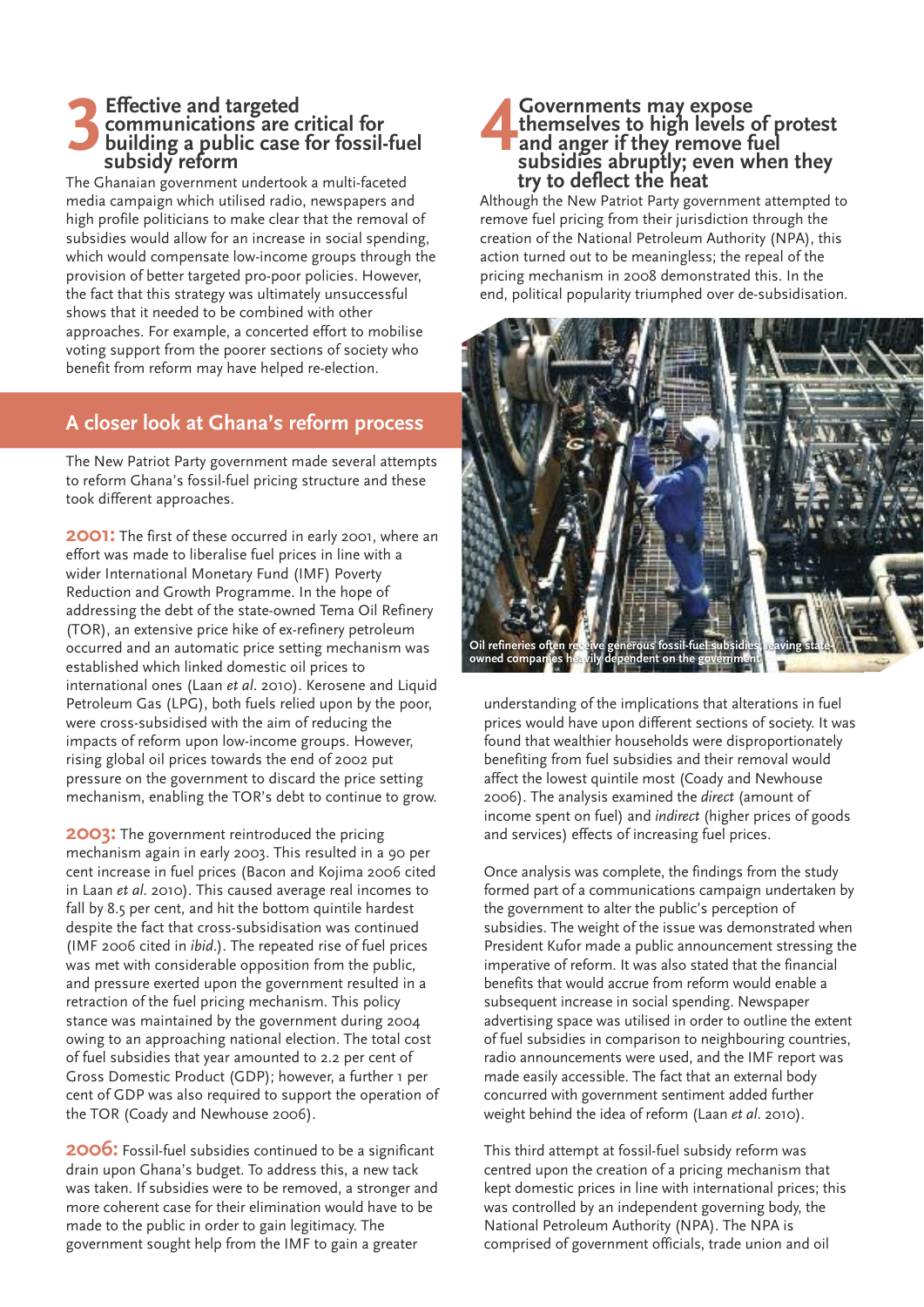company representatives, experts and some NGO representatives (Coady and Newhouse 2006). By removing fuel pricing from the domain of the government, politically unpopular price increases would be seen as out of government control and it was hoped that this would prevent future governments from re-introducing repealed subsidies. Information detailing the separate components which made up the price of fuel was also made easily available, making the pricing mechanism more transparent. Two new components were added: the Deregulation Mitigating Levy (DML) and the Unified Petroleum Fund (UNP). The DML constituted 5 per cent of the total cost of fuel and was included as a means of amounting revenue to go towards efforts to decrease the impact of price rises on the poor. In addition to this, funds gained through the UNP (2 per cent of the total fuel cost) were channelled towards efforts to distribute petroleum fuels to rural areas (Laan *et al*. 2010).

In order to reduce the impacts of price reform on the poorest, the government set about developing social policies aimed at compensating for price rises. The crosssubsidisation of LPG and kerosene was maintained and the following policies were introduced:

- $\blacksquare$  Fees for state-run secondary and primary schools were removed;
- A price ceiling was placed upon fares for public transport;
- $\blacksquare$  The number of public buses increased;
- $\blacksquare$  Spending on the existing Community Health Compound Scheme, which focuses upon delivering healthcare to the poorest areas, was increased;
- $\blacksquare$  Greater support was given to an existing rural electrification scheme;
- The minimum wage increased from US\$ 1.24 to US\$ 1.50 (Coady *et al*. 2006; Laan *et al*. 2010).

Despite these reforms, escalating oil prices in 2007 and 2008 pressurised the Ghanaian government into abandoning the price tracking mechanism and the government froze its price ceilings between May and November 2008. In addition to this, the cross-subsidisation of LPG and kerosene meant that misappropriation occurred; kerosene was combined with diesel for motor vehicles in order to reduce fuel costs (Laan *et al*. 2010).

Although international oil prices were in decline, the cost of energy became a hot issue in the run-up to the 2009 national election. The main opposition party, the National Democratic Congress (NDC), played upon anger at the high cost of fuel and courted the electorate by guaranteeing that a win for the NDC would result in a reduction of fuel costs. The NDC's electoral campaign was successful; and as promised, fuel prices were lowered.

### **Fossil-fuel subsidy reform: a 'triple' win?**

In this case, attempts to remove fossil-fuel subsidies were driven by a desire to cut government spending and allow the heavily indebted state-owned TOR to become financially stable. However, policy reform of this nature can also serve goals related to low carbon climate resilient development (LCCRD).

Addressing climate change requires that countries move away from fossil-fuel intensive development and onto a low carbon trajectory; fossil-fuel subsidies are a major impediment to this goal. Their removal has clear benefits in relation to climate change mitigation efforts. A recent IEA (2011) report estimated that, relative to a baseline, **the phasing out of fossil-fuel consumption subsidies by 2020 would lead to a 5 per cent reduction of greenhouse gas (GHG) emissions**. Such subsidies distort markets and inhibit the competiveness of renewable energy technologies, reducing the likelihood of much needed capital investment. Their existence, therefore, impedes the urgent task of decarbonising energy systems. In addition to this, low fossil-fuel prices, which do not accurately reflect the true economic and environmental costs associated with such energy sources, fail to incentivise households to use energy in an efficient manner (Coady and Newhouse 2006; IEA 2011).

Despite the fact that fossil-fuel subsidies are often defended as a means of protecting the real incomes of poor households, in many instances – as this case study has demonstrated – it is higher-income households who benefit to a greater extent (IEG 2008). In addition to this, generous subsidies constitute a significant drain upon the public purse. Accordingly, the poor can lose out in two respects:

- **1** They receive little of the benefit of the existence of subsidies, and;
- **2** Subsidies often come at the expense of better targeted pro-poor social programmes.

Fossil-fuel subsidies represent an inefficient means of addressing poverty and their **reform offers opportunities to develop social policies that effectively address the needs of low-income groups**. As noted above, after removing subsidies the Ghanaian government introduced and expanded a host of pro-poor policies. This included the removal of primary and secondary state school fees and greater investment in a community health programme. Poverty reduction policies which are well targeted offer the most value for money; fossil-fuel subsidies are costly and often badly targeted.

Effective poverty reduction policy also has benefits in relation to climate change adaptation. Efforts made to reduce the vulnerability of the poor through a focus on the development of infrastructure and access to basic services can also improve their resilience to climate-related shocks and stresses. Attempts to improve the poor's access to education, health care services and energy will contribute to the development of adaptive capacity, which is the foundation of pro-poor climate change adaptation.

In this case, the money saved from subsidy reform was channelled towards better targeted pro-poor policy, at the expense of investment in low carbon energy alternatives to fossil fuels, simply because the government could not afford to invest in both. The experience of Ghana shows that in real world situations, a trade-off between poverty and low carbon goals can be as likely, if not likelier, than